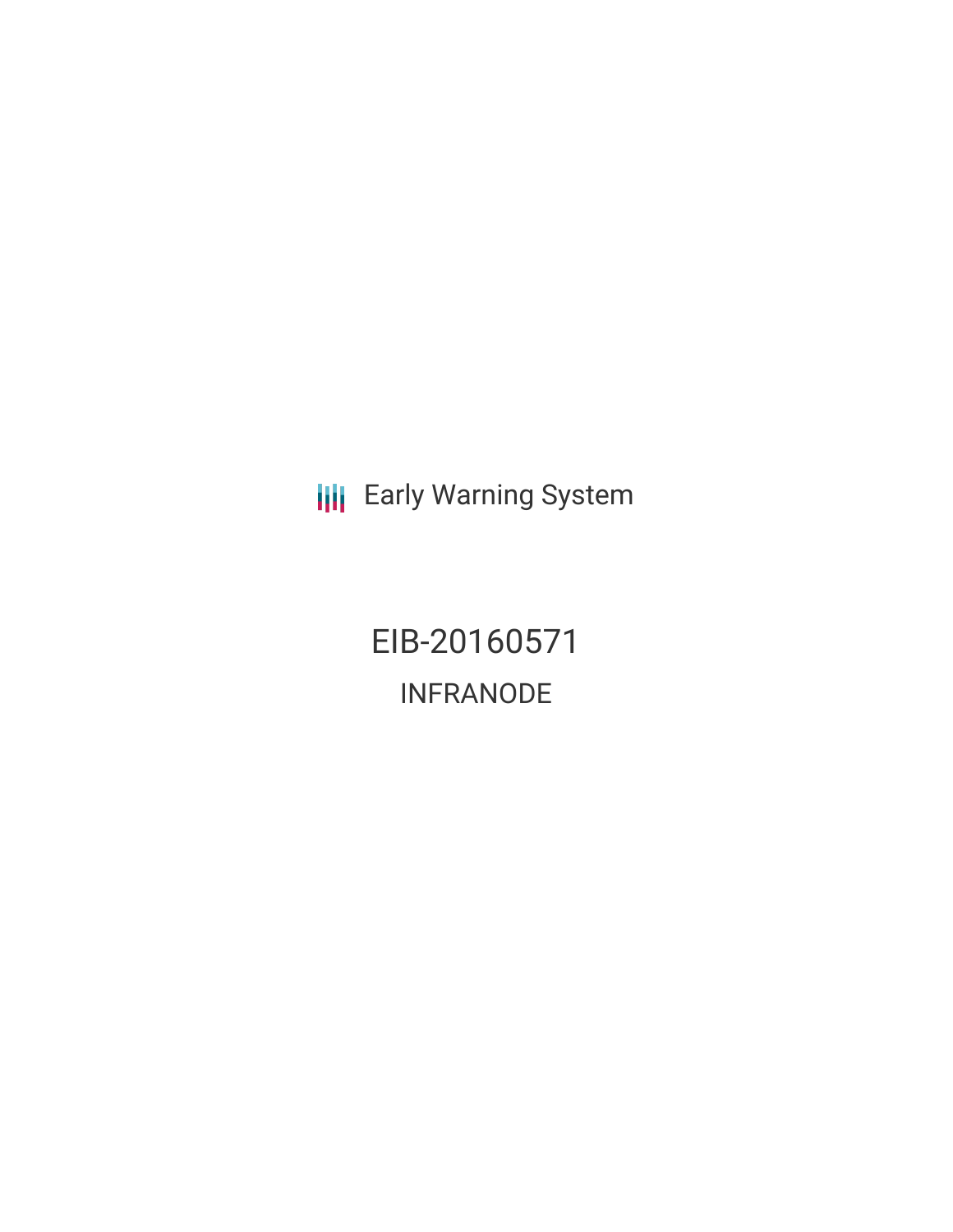# **Quick Facts**

| <b>Countries</b>               | Denmark, Finland, Norway, Sweden                                        |
|--------------------------------|-------------------------------------------------------------------------|
| <b>Financial Institutions</b>  | European Investment Bank (EIB)                                          |
| <b>Status</b>                  | Approved                                                                |
| <b>Bank Risk Rating</b>        | U                                                                       |
| <b>Voting Date</b>             | 2017-02-16                                                              |
| <b>Borrower</b>                | INFRANODE I HOLDING AB                                                  |
| <b>Sectors</b>                 | Communications, Energy, Infrastructure, Transport, Water and Sanitation |
| <b>Investment Type(s)</b>      | Loan                                                                    |
| <b>Investment Amount (USD)</b> | $$101.38$ million                                                       |
| <b>Loan Amount (USD)</b>       | \$101.38 million                                                        |
| <b>Project Cost (USD)</b>      | $$438.61$ million                                                       |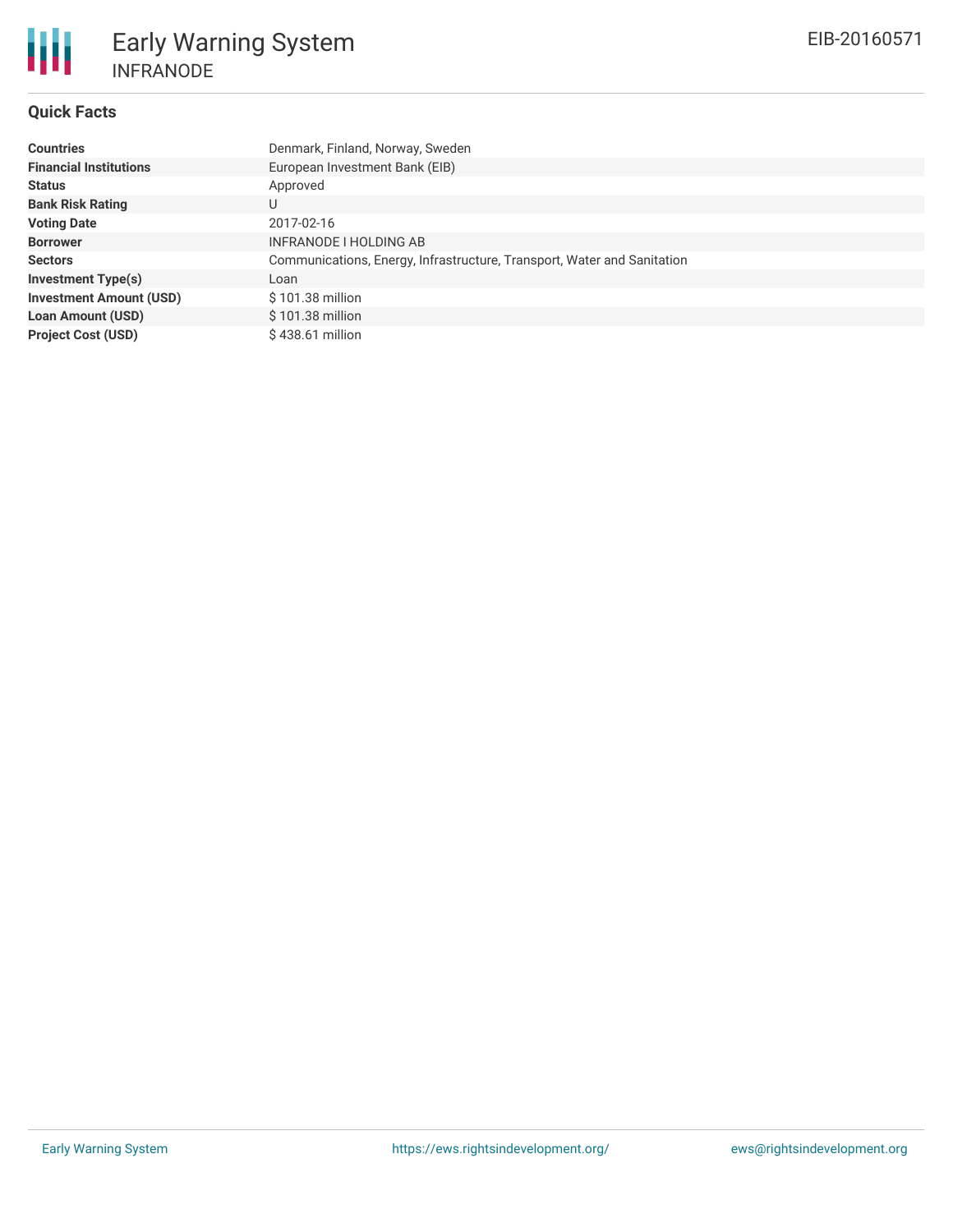

## **Project Description**

According to EIB website, the project is focusing on energy, transport and social infrastructure projects in Nordic countries. The platform's investments will contribute to a number of EU priority objectives in the energy, transport, and social infrastructure sectors - climate change and security of energy supply as well as protection and enhancement of the urban environment and creation of sustainable cities and communities.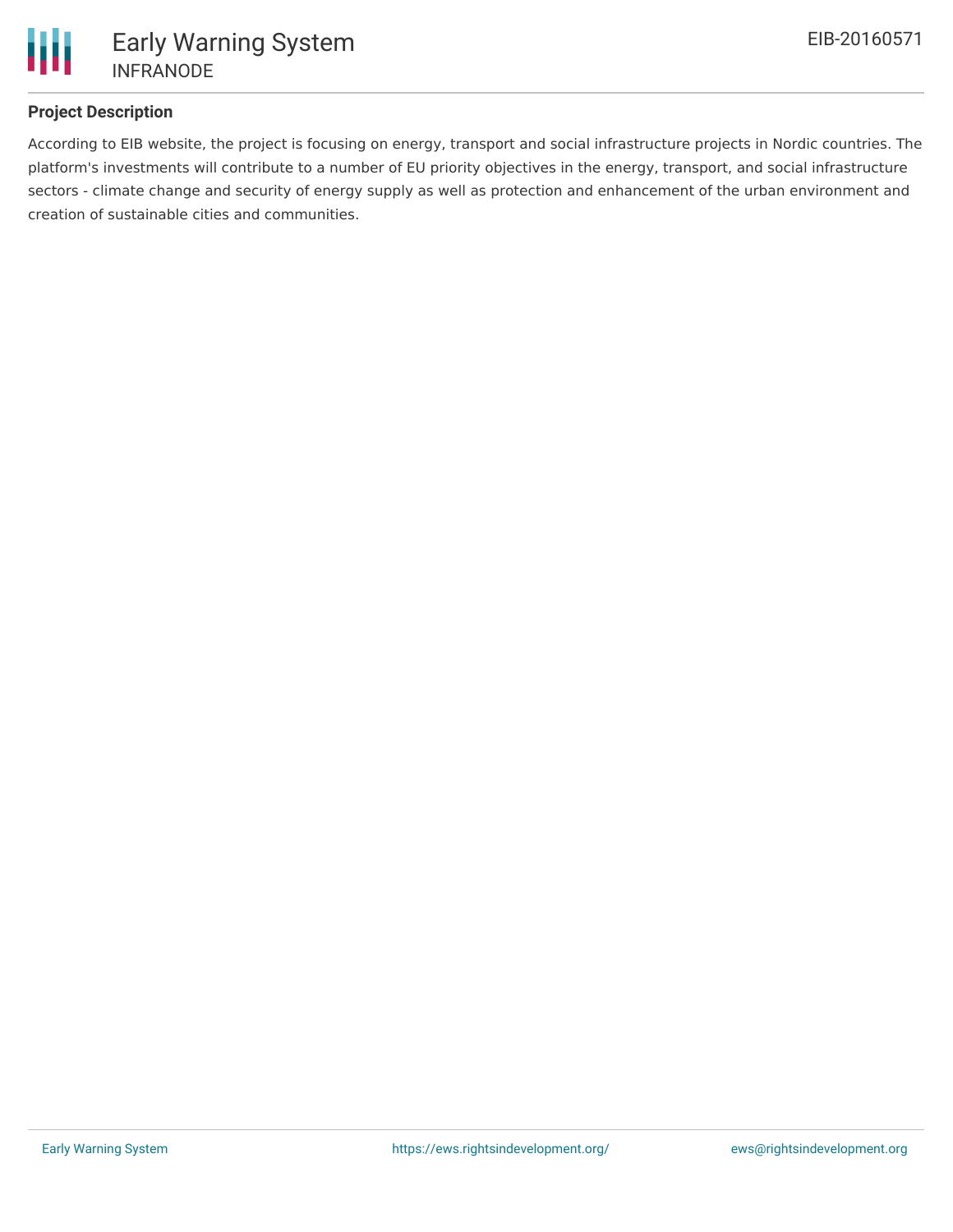### **Investment Description**

European Investment Bank (EIB)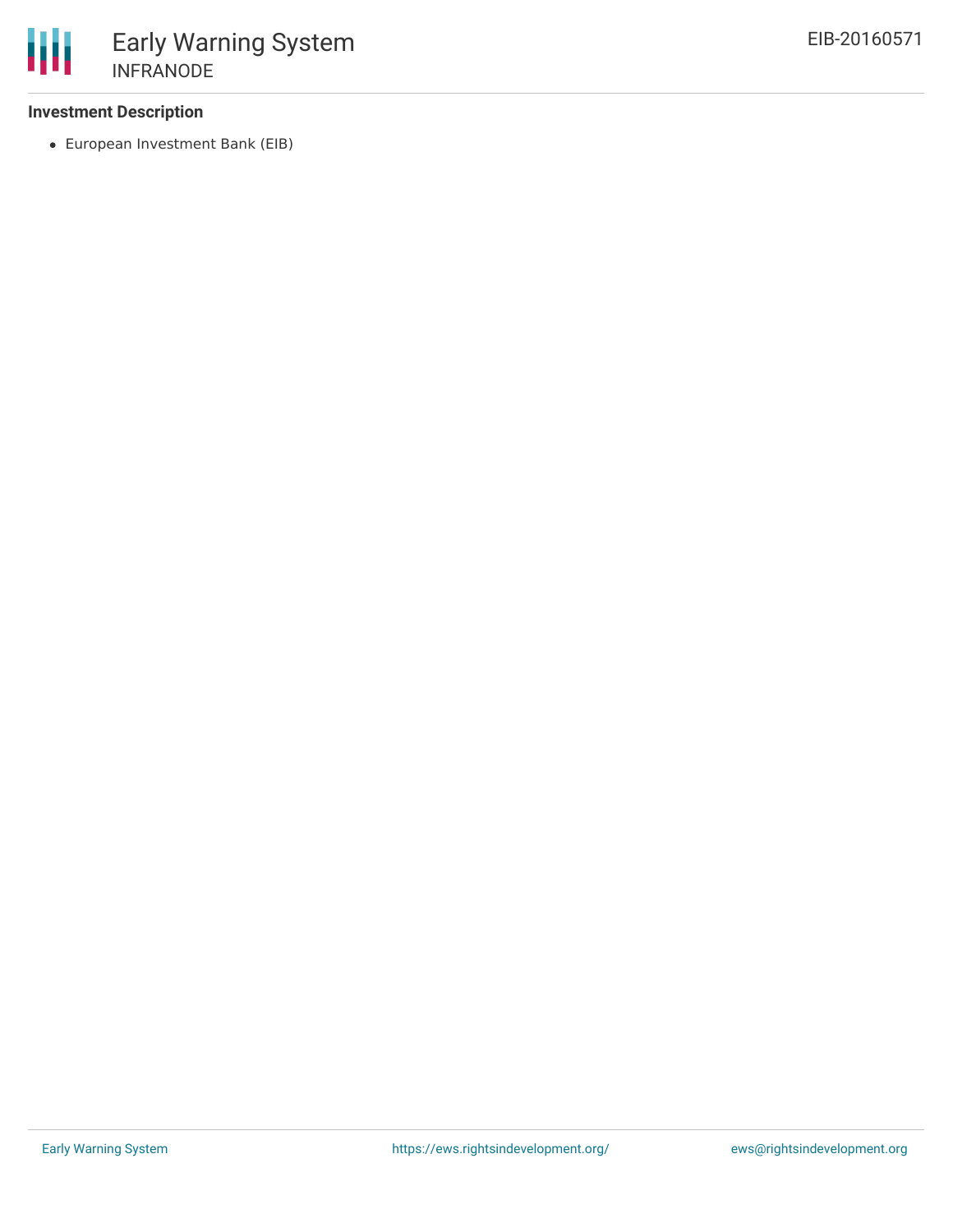## **Contact Information**

\*No contact information provided at the time of disclosure.\*

#### ACCOUNTABILITY MECHANISM OF EIB

The EIB Complaints Mechanism is designed to facilitate and handle complaints against the EIB by individuals, organizations or corporations affected by EIB activities. When exercising the right to lodge a complaint against the EIB, any member of the public has access to a two-tier procedure, one internal - the Complaints Mechanism Office - and one external - the European Ombudsman. A complaint can be lodged via a written communication addressed to the Secretary General of the EIB, via email to the dedicated email address complaints@eib.org, by completing the online complaint form available at the following address: http://www.eib.org/complaints/form, via fax or delivered directly to the EIB Complaints Mechanism Division, any EIB local representation office or any EIB staff. For further details, check:

http://www.eib.org/attachments/strategies/complaints\_mechanism\_policy\_en.pdf

When dissatisfied with a complaint to the EIB Complaints Mechanism, citizens can then turn towards the European Ombudsman. A memorandum of Understanding has been signed between the EIB and the European Ombudsman establishes that citizens (even outside of the EU if the Ombudsman finds their complaint justified) can turn towards the Ombudsman on issues related to 'maladministration' by the EIB. Note that before going to the Ombudsman, an attempt must be made to resolve the case by contacting the EIB. In addition, the complaint must be made within two years of the date when the facts on which your complaint is based became known to you. You can write to the Ombudsman in any of the languages of the European Union. Additional details, including filing requirements and complaint forms, are available at: http://www.ombudsman.europa.eu/atyourservice/interactiveguide.faces